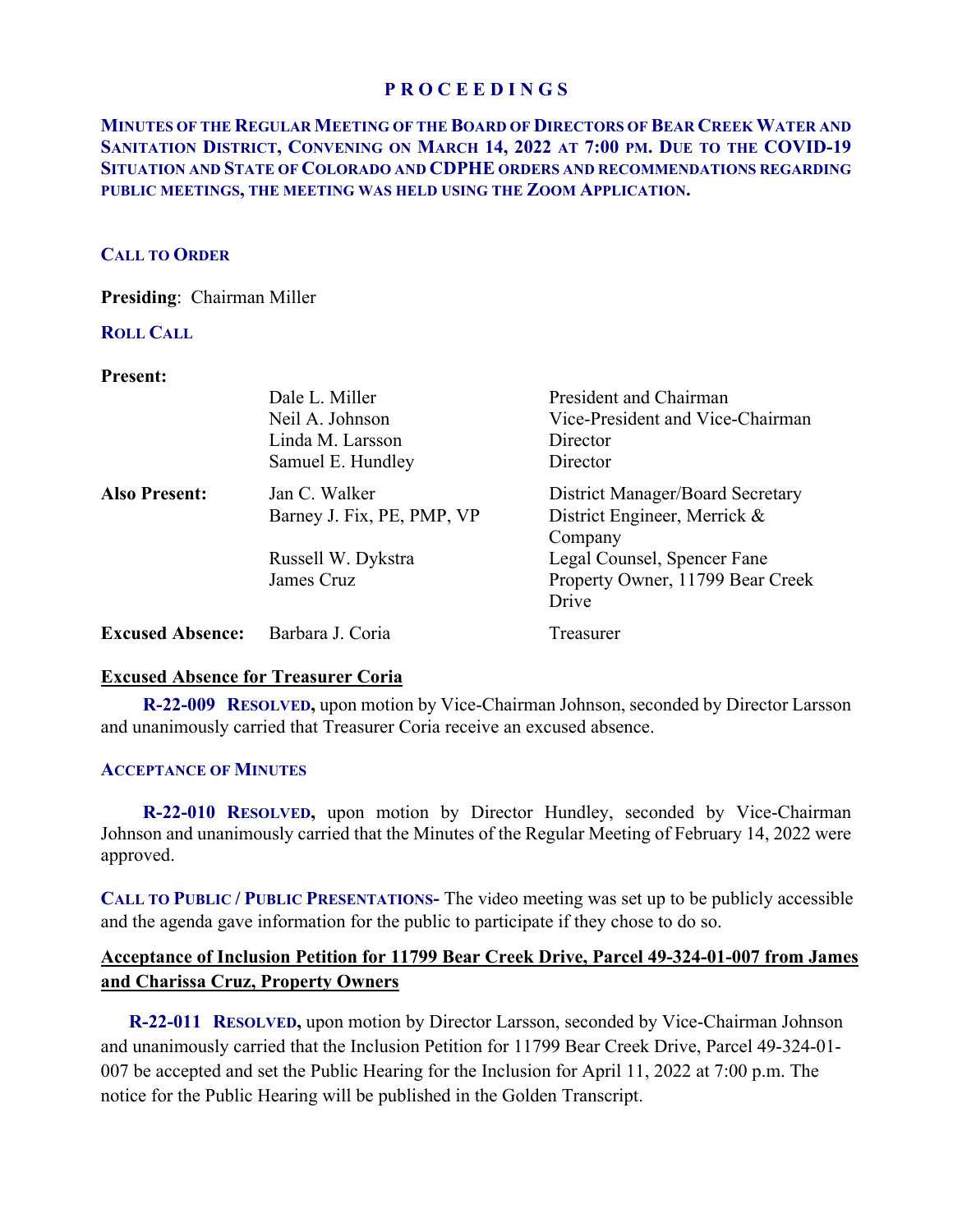## **MINUTES, MARCH 14, 2022** PAGE **2**

## **DISTRICT ENGINEER'S REPORT**

### **2022 Field Operations and Maintenance (O&M)**

 **T-22-013 DISCUSSION** District Engineer Fix reported that the next O&M meeting is scheduled for March 16, 2022 at 11:00 a.m.

### **Hodgson Park Phase 3**

 **T-22-014 DISCUSSION** This project is Phase 3 of the Morrison/Hodgson Park project which runs a 12-inch water line from S. Garland Court to the Garrison Street meter. It will require crossing two lots on S. Garland Court along the common lot line and then crossing S. Garrison Street to the meter. The existing line in Garland Ct. will need to be replaced using a pipe bursting method. It is most likely that the water line will be removed and replaced in the same trench across S. Garrison Street.

 The plans have been sent to the City of Lakewood and Denver Water for review. Denver Water and the District have scheduled a virtual meeting on March 24, 2022.

## **Garland Court Sanitary Sewer Line Connection**

 **T-22-015 DISCUSSION** The Garland Court sanitary sewer connection project is a project the District has been trying to do for the past 18-20 years. This connection would connect at S. Garland Court and West Cornell Place, then run north into the City of Lakewood Park open space and connect to the Metro Water Recovery sewer line. This connection would alleviate high flows of sewage from South Cornell Place to S. Kipling Street, near the Victoria Village townhomes subdivision. District Engineer Fix has a conceptual plan of the location of the proposed sewer line.

 Merrick and Company has completed a survey of this alignment to the Metro Water Recovery (Metro) sewer line. The survey showed that the Metro sewer manhole does not lie within Metro's easement and it is not adjacent to the City of Lakewood parcel. The District Engineer has contacted the City of Lakewood to determine how to begin the application and approval process with the City of Lakewood and the Jefferson County joint Open Space Committee to gain an easement for the sanitary sewer line.

 The City of Lakewood has advised that the District will need to submit a preliminary detail and a legal description describing the request. Once the request is approved by the City of Lakewood, it will be submitted to the joint Jefferson County Open Space committee.

#### **Balsam Street Development**

 **T-22-016 DISCUSSION** District Engineer Fix reported that he had received the third submittal of water plans and the first submittal of the sanitary sewer plans for the development at 3522 S. Balsam St. and he has returned them to the developer with comments. Once the comments are returned and accepted on the water submittal, the developer can submit their plans to Denver Water. There are some comments on the sewer plans, regarding the landscaping around the buildings.

#### **Acceptance of the District Engineer's Report**

**R-22-012 RESOLVED,** upon motion by Vice-Chairman Johnson, seconded by Director Hundley, and unanimously carried, that the District Engineer's Report be accepted.

 Preceding this action, the District Engineer's report of activities for February 2022 was presented. A copy is attached hereto and made a part of the record.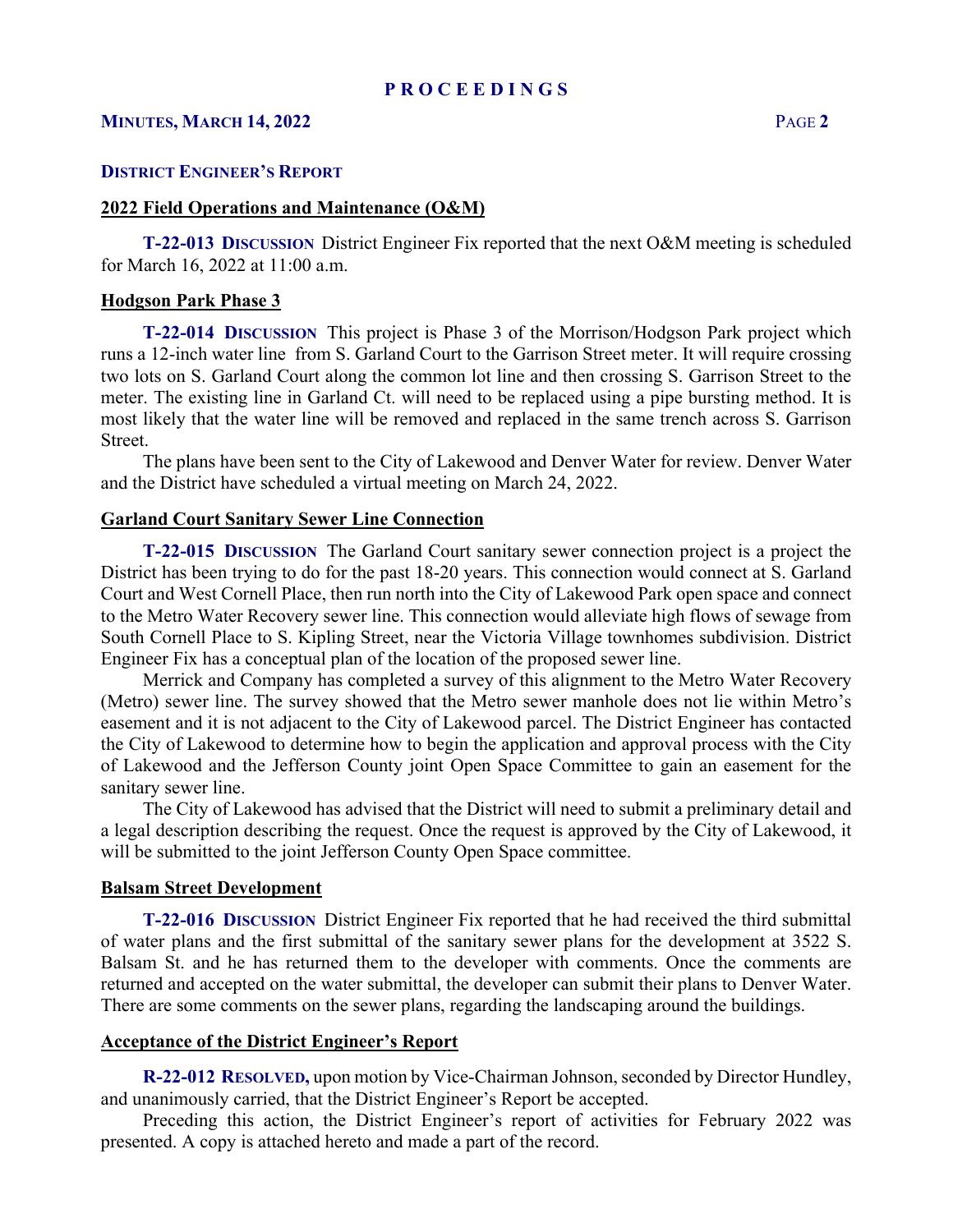# **MINUTES, MARCH 14, 2022 PAGE 3**

### **TREASURER'S REPORT**

#### **Approval of Payment of Invoices and Payroll**

 **R-22-013 RESOLVED**, upon motion by Director Larsson, seconded by Vice-Chairman Johnson, and unanimously carried, the payment of invoices and payroll presented in the amount of \$441,959.20 was approved. A list is attached hereto and made a part of the record.

 Preceding this action, Director Larsson reported that upon her review of the checks, Automated Clearing House (ACH) payments and payroll, she found them to be in order for approval by the Board.

## **Approval of Treasurer's Report**

 **R-22-014 RESOLVED,** upon motion by Vice-Chairman Johnson, seconded by Director Larsson, and unanimously carried, that the Treasurer's Report based on unaudited financial reports as of February 28, 2022 was accepted as presented. A copy is attached hereto and made a part of the record.

 Preceding this action, District Manager Walker reported that the Federal Funds Rate is unchanged and remains at 0 to 0.25%. One GSE with a five-year maturity was purchased in February. District Manager Walker and Treasurer Coria have continued to consider various investment options to maintain the safety of the investments and to receive the best rate possible and continue the laddering of the investment portfolio.

#### **LEGAL COUNSEL'S REPORT**

 **T-22-017 DISCUSSION** Legal Counsel Dykstra reported that he is following legislative issues as they apply to the District and will have more to report at a later date.

## **Resolution Cancelling the May 3, 2022 Directors Election**

 **R-22-015 RESOLVED,** upon motion by Director Hundley, seconded by Director Vice-Chairman Johnson and unanimously carried that the May 3, 2022 Directors Election be cancelled and deeming Directors Coria, Johnson and Larsson elected for a 3-year term until May 6, 2025.

 The Resolution of Cancellation and Notice will be filed with the Division of Local Governments and the Jefferson County Clerk and Recorder. The Cancellation Notice was published in the Golden Transcript and posted on the BCWSD website.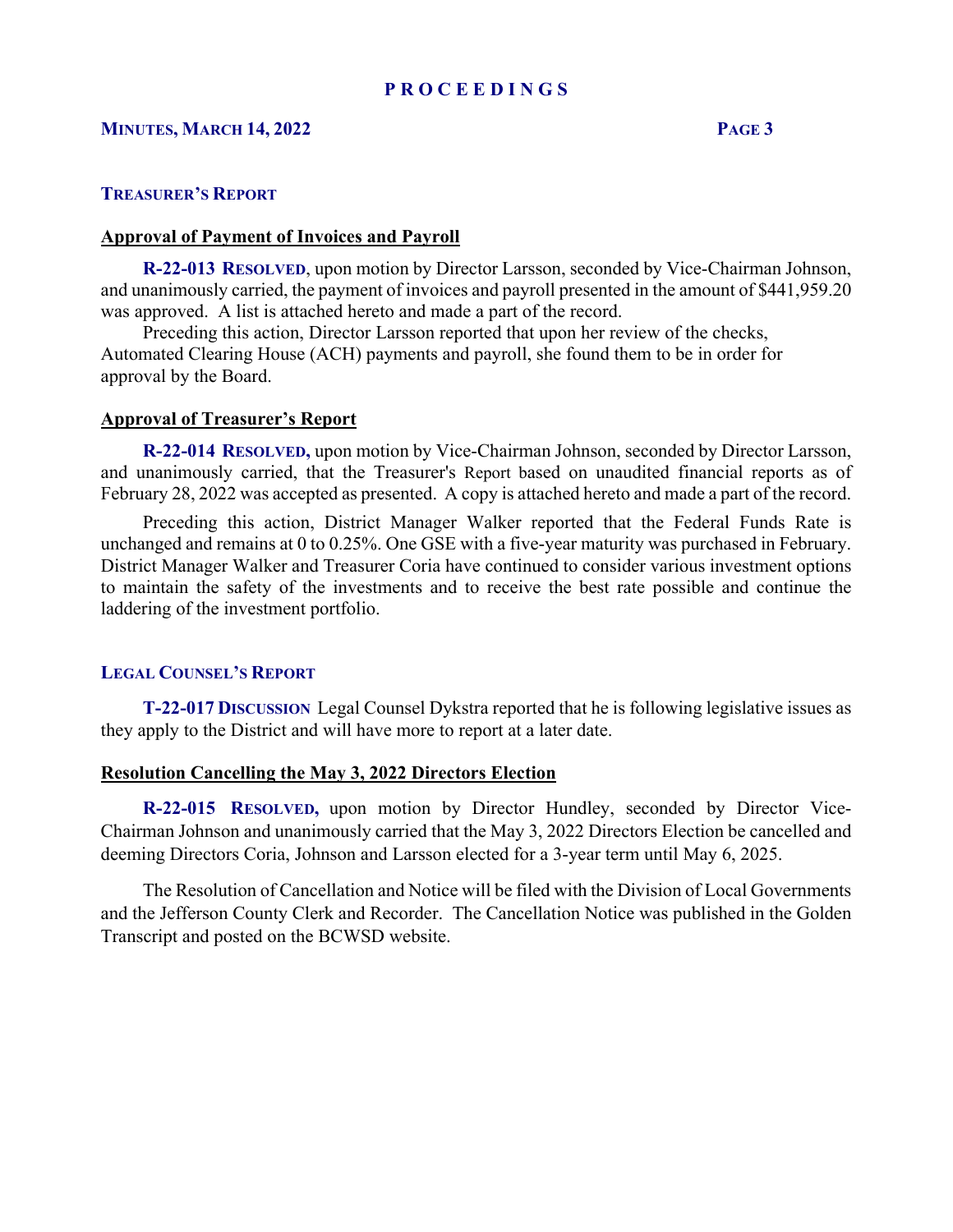## **MINUTES, MARCH 14, 2022 PAGE 4**

## **DISTRICT MANAGER'S REPORT**

District Manager Walker presented the February 2022 Report of District Activities, a copy of which is attached hereto and made a part of the record

# **BCWSD to Resume Board Meetings In-Person**

 **C-22-003 CONCURRENCE.** By concurrence of the Board, in-person Board meetings will be resumed beginning April 11, 2022. If a member of the public or the Board cannot attend a Board Meeting in person, they can contact the District Manager to make arrangements to attend meetings remotely, using the Zoom meeting application.

# **Authorize District Manager to Sign the NetDiligence Health Check Cyber Risk Assessment Agreement**

 **R-22-016 RESOLVED,** upon motion by Director Larsson, seconded by Vice-Chairman Johnson and unanimously carried to authorize the District Manager to sign the NetDiligence Health Check Cyber Risk Assessment Agreement.

Preceding this action, District Manager Walker reported that District staff had an initial meeting with Dave Chatfield with NetDiligence regarding the Cyber Health Risk Assessment. This assessment is required to be completed by the Colorado Special Districts Property and Liability Insurance Pool (CSD) to increase the District's cyber liability insurance limit to \$1 million. The cost for the Assessment is \$4,150, which includes a 25% CSD Insurance Pool discount. The District has CSD Insurance Pool safety grant funds that are available for use to offset a portion of the cost. The District's IT contractor, Ariel IT Services will be working with BCWSD to complete the Cybersecurity Health Check Assessment.

## **Wells Fargo E-Bill Express Payment Portal**

 **T-22-018 DISCUSSION** District Manager Walker gave the Board information on an on-line payment option that has been presented by the District's Wells Fargo Treasury Management team. Wells Fargo partners with E-bill Express which offers an on-line billing and payment service portal which offers options for customers to sign up and view a copy of their BCWSD sanitary sewer bill. Customers could either pay their current bill, set up recurring payments or sign up for auto pay via an ACH payment, debit or credit card. There would also be an option for customers to sign up to receive an e-bill instead of a paper bill.

 Currently, the District mails paper statements to customers for the sanitary sewer billing on a quarterly basis. BCWSD gives the customers the option to pay online via the Colorado.gov PayPort payment portal. The PayPort system only offers the capability for one-time payments via electronic check and credit cards. District customers can also choose to mail a check to the Wells Fargo lockbox or drop off payments at the District office.

 After discussion, the Board asked District Manager to provide more information on the E-Bill Express Payment Portal including a detailed cost comparison and implementation plan at the April 11, 2022 Board meeting.